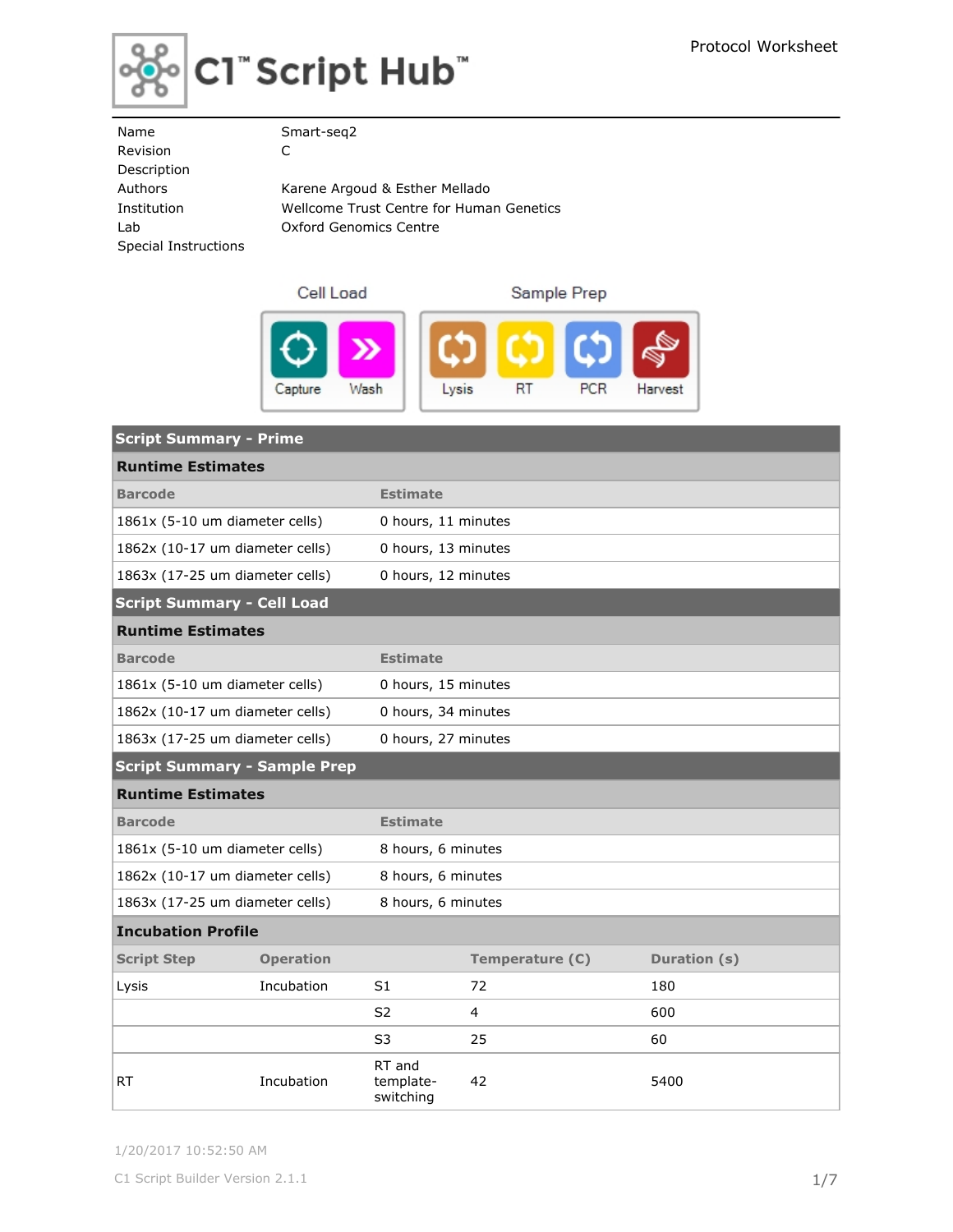

| <b>RT</b>  | PCR Cycle x10 | Unfolding<br><b>RNA</b><br>secondary<br>structures | 50 | 120 |
|------------|---------------|----------------------------------------------------|----|-----|
|            |               | Completion<br>RT and<br>template-<br>switching     | 42 | 120 |
| <b>RT</b>  | Incubation    | Enzyme<br>inactivation                             | 70 | 900 |
| <b>RT</b>  | Hold          | Hold at 6C                                         | 6  | 300 |
| <b>PCR</b> | Hot Start     | 98C<br>Denaturation                                | 98 | 180 |
| <b>PCR</b> | PCR x18       | Denaturation                                       | 98 | 20  |
|            |               | Annealling                                         | 67 | 15  |
|            |               | Extension                                          | 72 | 360 |
| <b>PCR</b> | Extension     | 72C Final<br>extension                             | 72 | 300 |
| <b>PCR</b> | Hold          | Hold at 10C                                        | 10 | 600 |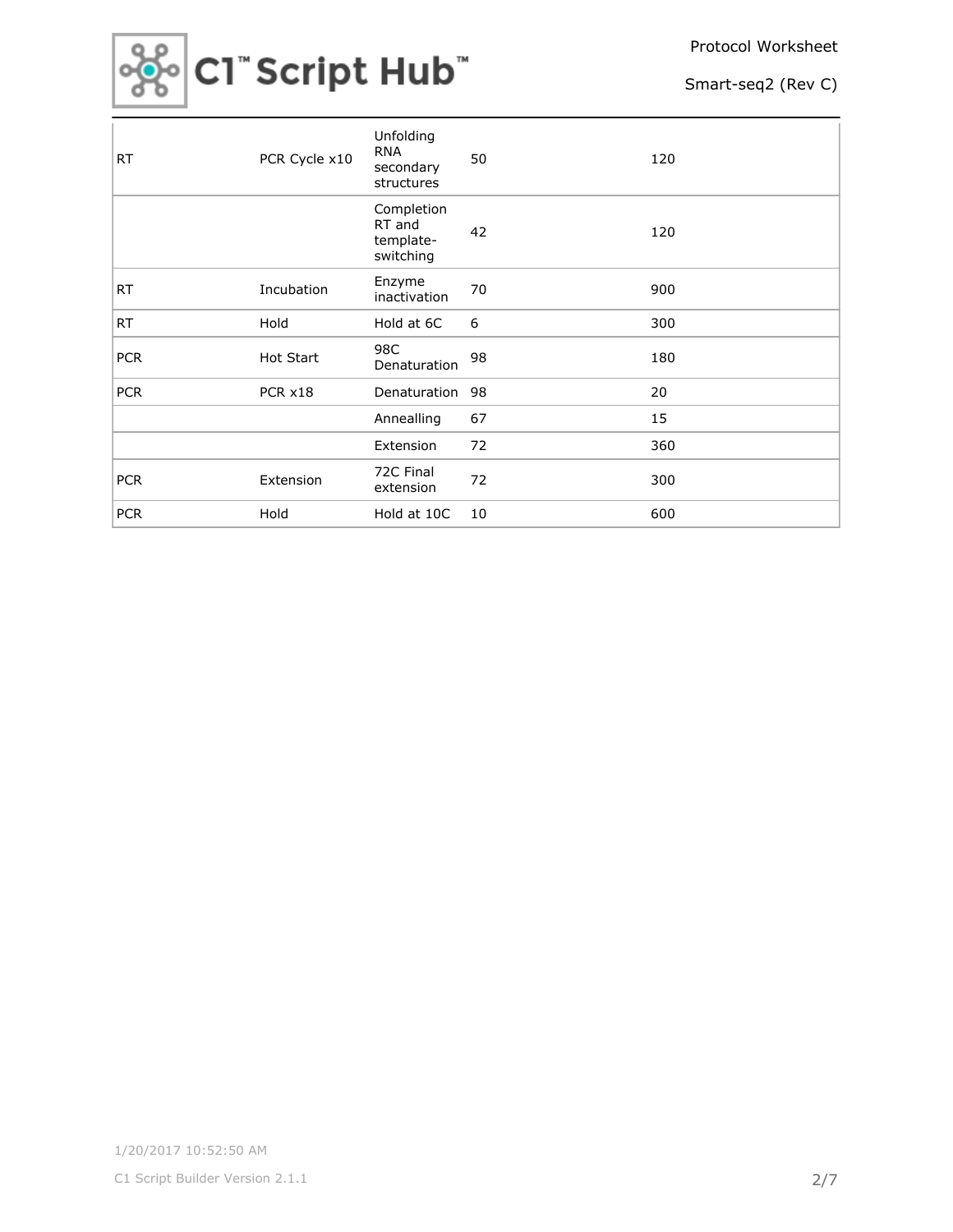

## **Script Reagent Details - Prime**



| <b>Reagent Loading</b>               |             |                    |                   |                      |
|--------------------------------------|-------------|--------------------|-------------------|----------------------|
| <b>Name</b>                          | Volume (µl) | <b>IFC Inlet</b>   | <b>Notes</b>      |                      |
| Harvest Reagent                      | $200$ µl    | A1                 |                   |                      |
| Harvest Reagent                      | $200$ µl    | A <sub>2</sub>     |                   |                      |
| <b>Blocking Reagent</b>              | $2$ 15 µ    | C1                 |                   |                      |
| <b>Blocking Reagent</b>              | $15$ $\mu$  | C <sub>2</sub>     |                   |                      |
| Harvest Reagent                      | $20 \mu$    | <b>P1</b>          |                   |                      |
| Harvest Reagent                      | $20 \mu$    | P <sub>2</sub>     |                   |                      |
| <b>Reagent Mix Recipe - Prime</b>    |             |                    |                   |                      |
| <b>Blocking Reagent</b>              |             |                    |                   |                      |
| <b>Reagent (Stock Concentration)</b> |             | Mix Prep $(\mu I)$ | <b>Prep Conc.</b> | <b>Chamber Conc.</b> |
| Not Defined                          |             |                    |                   |                      |
| <b>Harvest Reagent</b>               |             |                    |                   |                      |
| <b>Reagent (Stock Concentration)</b> |             | Mix Prep $(\mu I)$ | <b>Prep Conc.</b> | <b>Chamber Conc.</b> |
| Not Defined                          |             |                    |                   |                      |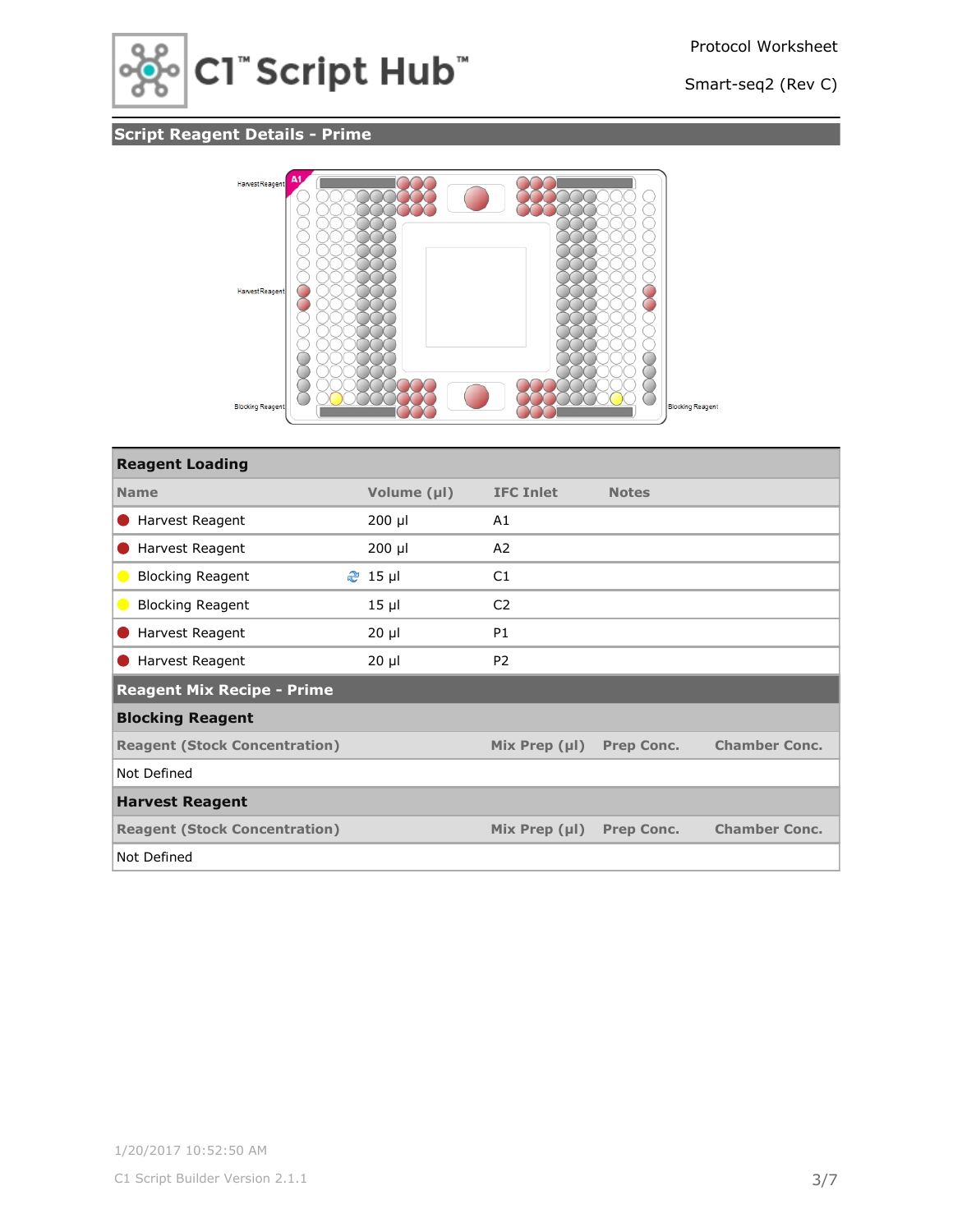

## **Script Reagent Details - Cell Load**



| <b>Inlet Reuse</b>                                                                                          |                  |                |                       |                                          |                   |                                                              |
|-------------------------------------------------------------------------------------------------------------|------------------|----------------|-----------------------|------------------------------------------|-------------------|--------------------------------------------------------------|
| <b>Name</b>                                                                                                 | <b>IFC Inlet</b> |                | <b>Instructions</b>   |                                          |                   |                                                              |
| Cell Mix<br>D                                                                                               | C1               |                |                       | Aspirate inlet prior to loading reagents |                   |                                                              |
| Flowthrough Outlet                                                                                          | C <sub>2</sub>   |                |                       |                                          |                   | Aspirate inlet prior to loading reagents (1862x, 1863x only) |
| <b>Reagent Loading</b>                                                                                      |                  |                |                       |                                          |                   |                                                              |
| <b>Name</b>                                                                                                 |                  | Volume (µl)    |                       | <b>IFC Inlet</b>                         | <b>Notes</b>      |                                                              |
| Preloading Reagent                                                                                          |                  | 20             |                       | 2                                        |                   |                                                              |
| Cell Wash Buffer                                                                                            |                  | $\overline{7}$ |                       | 6                                        |                   |                                                              |
| Cell Mix                                                                                                    | <b></b> 6        |                |                       | C1                                       |                   |                                                              |
| <b>Reagent Mix Recipe - Cell Load</b>                                                                       |                  |                |                       |                                          |                   |                                                              |
| <b>Preloading Reagent</b>                                                                                   |                  |                |                       |                                          |                   |                                                              |
| <b>Reagent (Stock Concentration)</b>                                                                        |                  |                |                       | Mix Prep $(\mu I)$                       | <b>Prep Conc.</b> | <b>Chamber Conc.</b>                                         |
| Not Defined                                                                                                 |                  |                |                       |                                          |                   |                                                              |
| <b>Cell Mix</b>                                                                                             |                  |                |                       |                                          |                   |                                                              |
| <b>Special Instructions:</b>                                                                                |                  |                |                       |                                          |                   |                                                              |
| The ratio of cells to cell suspension reagent should be optimized to achieve neutral buoyancy of the cells. |                  |                |                       |                                          |                   |                                                              |
| <b>Reagent (Stock Concentration)</b>                                                                        |                  |                |                       | Mix Prep $(\mu I)$                       | <b>Prep Conc.</b> | <b>Chamber Conc.</b>                                         |
| Cells 66 - 330 / µL                                                                                         |                  |                |                       | 60                                       |                   |                                                              |
| Suspension RGT (2.5X)                                                                                       |                  |                |                       | 40                                       | $\mathbf{1}$      | $\mathbf{1}$                                                 |
|                                                                                                             |                  |                | 100 Total Prep Volume |                                          |                   |                                                              |
| <b>Cell Wash Buffer</b>                                                                                     |                  |                |                       |                                          |                   |                                                              |
| <b>Reagent (Stock Concentration)</b>                                                                        |                  |                |                       | Mix Prep $(\mu I)$                       | <b>Prep Conc.</b> | <b>Chamber Conc.</b>                                         |
| Cell Wash BUF (1X)                                                                                          |                  |                |                       |                                          |                   |                                                              |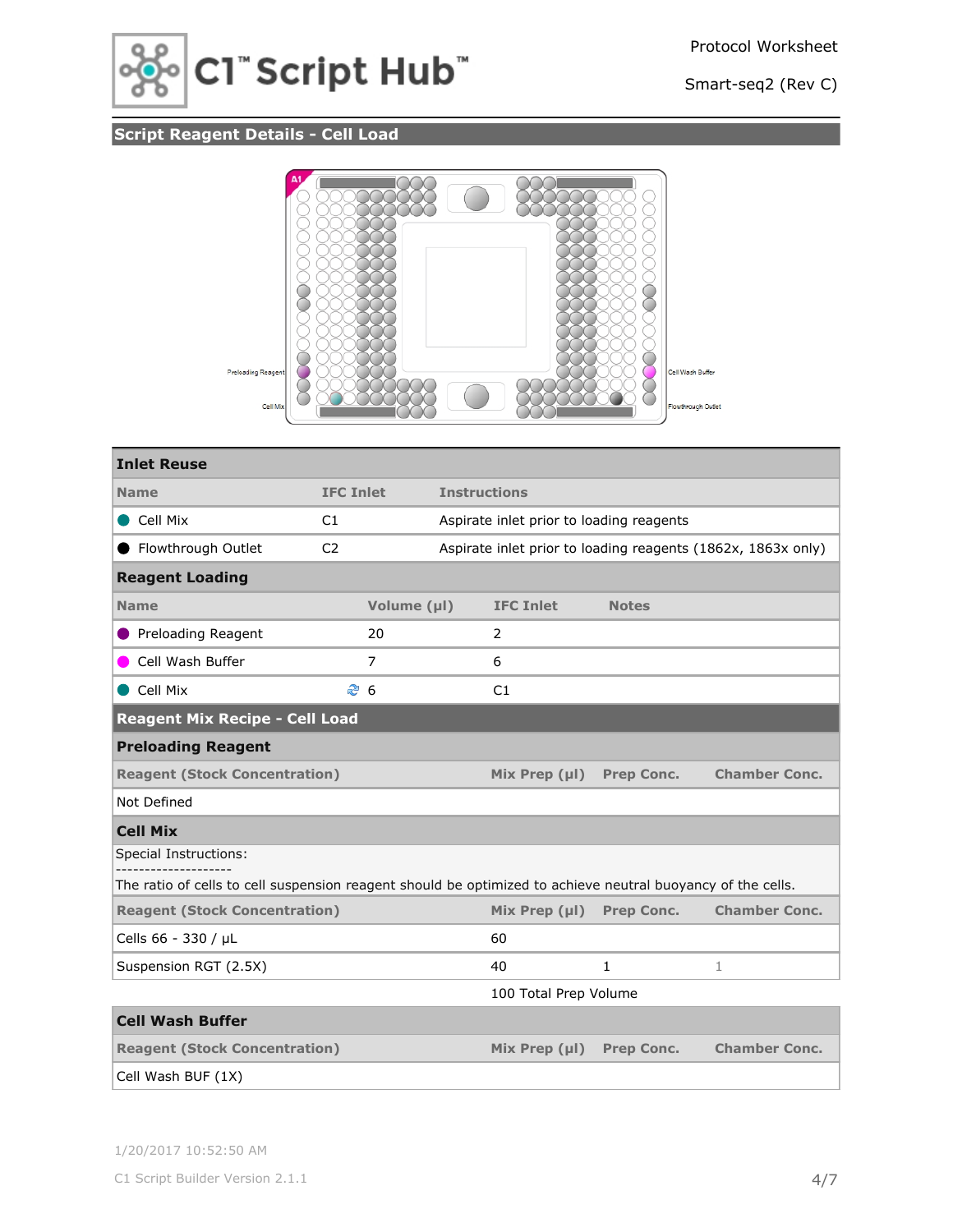

## **Script Reagent Details - Sample Prep**



| <b>Inlet Reuse</b>                                             |                  |             |                     |                                                              |                   |                      |  |
|----------------------------------------------------------------|------------------|-------------|---------------------|--------------------------------------------------------------|-------------------|----------------------|--|
| <b>Name</b>                                                    | <b>IFC Inlet</b> |             | <b>Instructions</b> |                                                              |                   |                      |  |
| ● Flowthrough Outlet                                           | C <sub>2</sub>   |             |                     | Aspirate inlet prior to loading reagents (1862x, 1863x only) |                   |                      |  |
| <b>Reagent Loading</b>                                         |                  |             |                     |                                                              |                   |                      |  |
| <b>Name</b>                                                    |                  | Volume (µl) |                     | <b>IFC Inlet</b>                                             | <b>Notes</b>      |                      |  |
| Preloading Reagent                                             |                  | 0           |                     | 2                                                            |                   |                      |  |
| Triton X-100 & RNase inhibitor                                 |                  | 7           |                     | 3                                                            |                   |                      |  |
| RT Final Mix<br>$\blacksquare$                                 |                  | 8           |                     | 4                                                            |                   |                      |  |
| <b>PCR Final Mix</b>                                           |                  | 24          |                     | 7                                                            |                   |                      |  |
| <b>PCR Final Mix</b>                                           |                  | 24          |                     | 8                                                            |                   |                      |  |
| Harvest Reagent<br>180 µl each                                 |                  |             | Harvest Inlets      |                                                              |                   |                      |  |
| <b>Reagent Mix Recipe - Sample Prep</b>                        |                  |             |                     |                                                              |                   |                      |  |
| <b>Preloading Reagent</b>                                      |                  |             |                     |                                                              |                   |                      |  |
| <b>Reagent (Stock Concentration)</b>                           |                  |             |                     | Mix Prep $(\mu I)$                                           | <b>Prep Conc.</b> | <b>Chamber Conc.</b> |  |
| Not Defined                                                    |                  |             |                     |                                                              |                   |                      |  |
| Triton X-100 & RNase inhibitor (Secondary)                     |                  |             |                     |                                                              |                   |                      |  |
| <b>Reagent (Stock Concentration)</b>                           |                  |             |                     | Mix Prep $(\mu I)$                                           | <b>Prep Conc.</b> | <b>Chamber Conc.</b> |  |
| RNase Inhibitor (40 U/µl)                                      |                  |             |                     | $\overline{2}$                                               | 3.6364            |                      |  |
| 0.4% Trinto X-100 (vol/vol) in water                           |                  |             |                     | 20                                                           |                   |                      |  |
|                                                                |                  |             |                     | 22 Total Prep Volume                                         |                   |                      |  |
| <b>Triton X-100 &amp; RNase inhibitor</b>                      |                  |             |                     |                                                              |                   |                      |  |
| <b>Special Instructions:</b>                                   |                  |             |                     |                                                              |                   |                      |  |
| Oligo dT30VN sequence: 5'-AAGCAGTGGTATCAACGCAGAGTAC[dT]30VN-3' |                  |             |                     |                                                              |                   |                      |  |
| <b>Reagent (Stock Concentration)</b>                           |                  |             |                     | Mix Prep $(\mu I)$                                           | <b>Prep Conc.</b> | <b>Chamber Conc.</b> |  |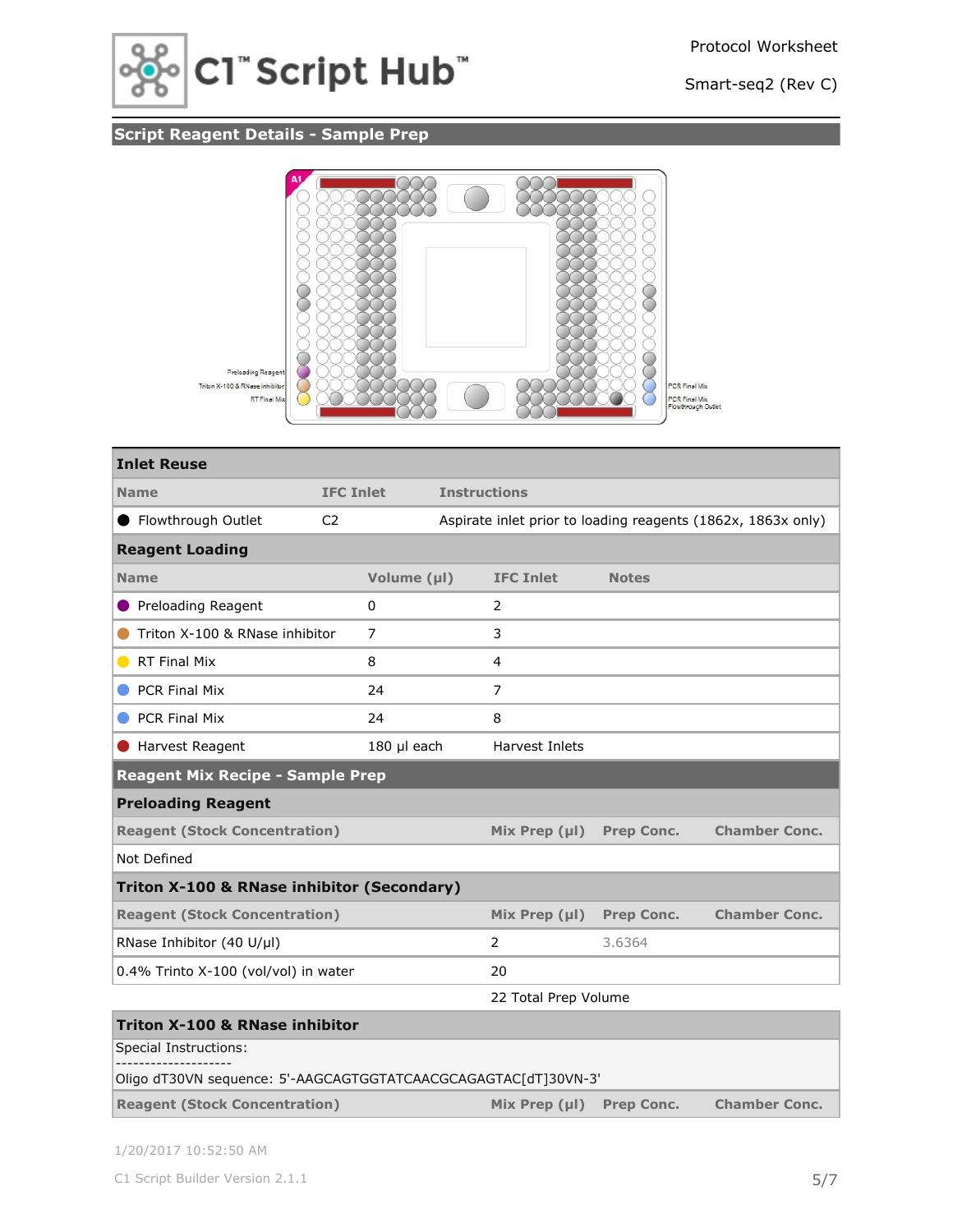

| $\vert$ Oligo-dT30VN (10 µM)   |    | 2.5926 | 1.7293 |
|--------------------------------|----|--------|--------|
| $ dNTPs $ (10 mM each) (10 mM) |    | 2.5926 | 1.7293 |
| Triton X-100 & RNase inhibitor | 12 |        |        |
| C1 Loading RGT (20X)           |    | 0.7407 | 0.4941 |

27 Total Prep Volume

| <b>RT Final Mix</b>                                                                                     |                        |         |         |  |  |  |  |
|---------------------------------------------------------------------------------------------------------|------------------------|---------|---------|--|--|--|--|
| Special Instructions:                                                                                   |                        |         |         |  |  |  |  |
| TSO sequence 5'-AAGCAGTGGTATCAACGCAGAGTACATrGrG+G-3'                                                    |                        |         |         |  |  |  |  |
| <b>Chamber Conc.</b><br><b>Reagent (Stock Concentration)</b><br>Mix Prep $(\mu I)$<br><b>Prep Conc.</b> |                        |         |         |  |  |  |  |
| SuperScript II first strand buffer (5X)                                                                 | 11.2                   | 1.7178  | 0.9809  |  |  |  |  |
| SuperScript II RT $(200 U/\mu I)$                                                                       | 5.6                    | 34.3558 | 19.6172 |  |  |  |  |
| Rnase inhibitor $(40 \text{ U/}\mu\text{I})$                                                            | 1.4                    | 1.7178  | 0.9809  |  |  |  |  |
| DTT(100~mM)                                                                                             | 1.4                    | 4.2945  | 2.4521  |  |  |  |  |
| Betaine (1M)                                                                                            | 5.7                    | 0.1748  | 0.0998  |  |  |  |  |
| $MqCl2$ (1M)                                                                                            | 0.5                    | 0.0153  | 0.0088  |  |  |  |  |
| Template Switch Oligo (TSO) (100 µM)                                                                    | 5.6                    | 17.1779 | 9.8086  |  |  |  |  |
| C1 Loading RGT (20X)                                                                                    | 1.2                    | 0.7362  | 0.4204  |  |  |  |  |
|                                                                                                         | 32.6 Total Prep Volume |         |         |  |  |  |  |

## **PCR Final Mix**

Special Instructions:

--------------------

IS PCR primer sequence 5′-AAGCAGTGGTATCAACGCAGAGT-3'

| Remeber the 50X dNTPs are in the KAPA HiFi Hot start ready mix. They do not need to be added separatly. |  |
|---------------------------------------------------------------------------------------------------------|--|
|---------------------------------------------------------------------------------------------------------|--|

| <b>Reagent (Stock Concentration)</b> | Mix Prep $(\mu I)$                                 | <b>Prep Conc.</b> | <b>Chamber Conc.</b> |
|--------------------------------------|----------------------------------------------------|-------------------|----------------------|
| Water                                | 29                                                 |                   |                      |
| KAPA HiFi Hot Start Ready Mix (2X)   | 50                                                 | 1.1429            | 0.9269               |
| IS primer (10 µM)                    | 4                                                  | 0.4571            | 0.3707               |
| C1 Loading RGT (20X)                 | 4.5                                                | 1.0286            | 0.8342               |
|                                      | $\sim$ $  \sim$ $\sim$ $\sim$ $\sim$ $\sim$ $\sim$ |                   |                      |

87.5 Total Prep Volume

| <b>Harvest Reagent</b>               |                    |                   |                      |
|--------------------------------------|--------------------|-------------------|----------------------|
| <b>Reagent (Stock Concentration)</b> | Mix Prep $(\mu I)$ | <b>Prep Conc.</b> | <b>Chamber Conc.</b> |
| C1 Harvest RGT (1X)                  |                    |                   |                      |